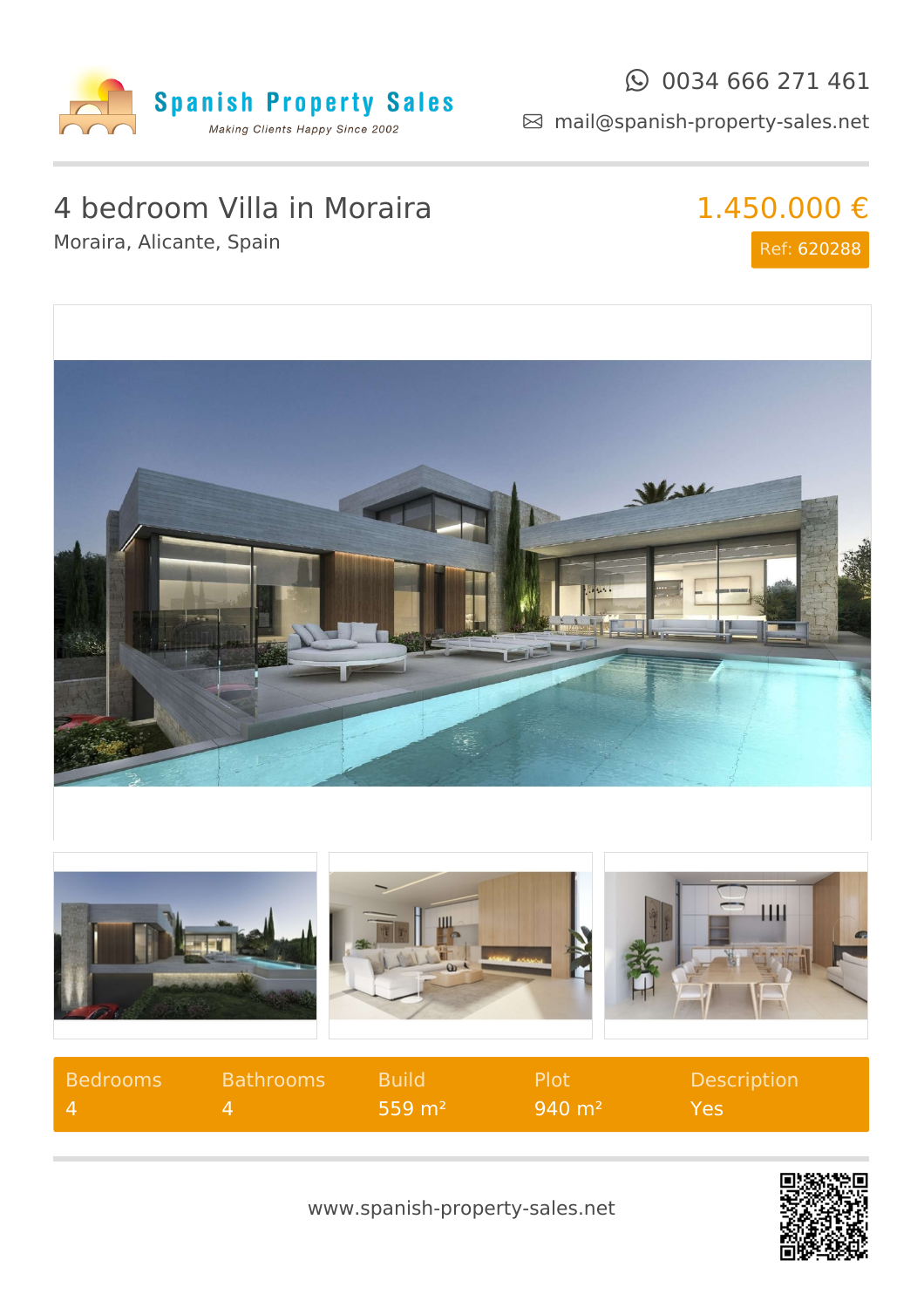

mail@spanish-property-sales.net

### 4 bedroom Villa in Moraira

Moraira, Alicante, Spain



Ref: 620288

#### Description

Magnificent beaches, beautiful nature and an incredibly wide range of gastronomic offerings make Moraira the pearl of the Costa Blanca North.

With a population of only a few thousand, this city sets the standard for a quiet, happy place for respectable people.

Fresh air, crystal clear Mediterranean waters and over 300 days of sunshine a year make Moraira the best place to live and spend holidays in the entire region.

This project is part of a 5 luxury villa development with sea views and is located in one of the most prestigious and quiet areas of the town.

All houses will be made in one style, and their location will allow each owner to enjoy the best views of the sea and mountains.

This luxury villa will be on 3 floors with 4 bedrooms and 4 bathrooms and is breathtaking with a fresh architectural design and incredible views of the sea and the forested mountains of Moraira.

The owner will have underground parking, an outdoor pool and over a hundred meters of magnificent sun terraces.

KEY FEATURES:

Air conditioning Underfloor heatingSummerkitchen and entertaining areaInfinity PoolParking GarageSpacious Terraces Utility roomStunning Sea and Mountain views5 min walking distance to many Restaurants, lovely little Cafes, Shops and an international Supermarket. (20 min walking distance to the Centre of Moraira)

For more information please feel free to contact our offices.